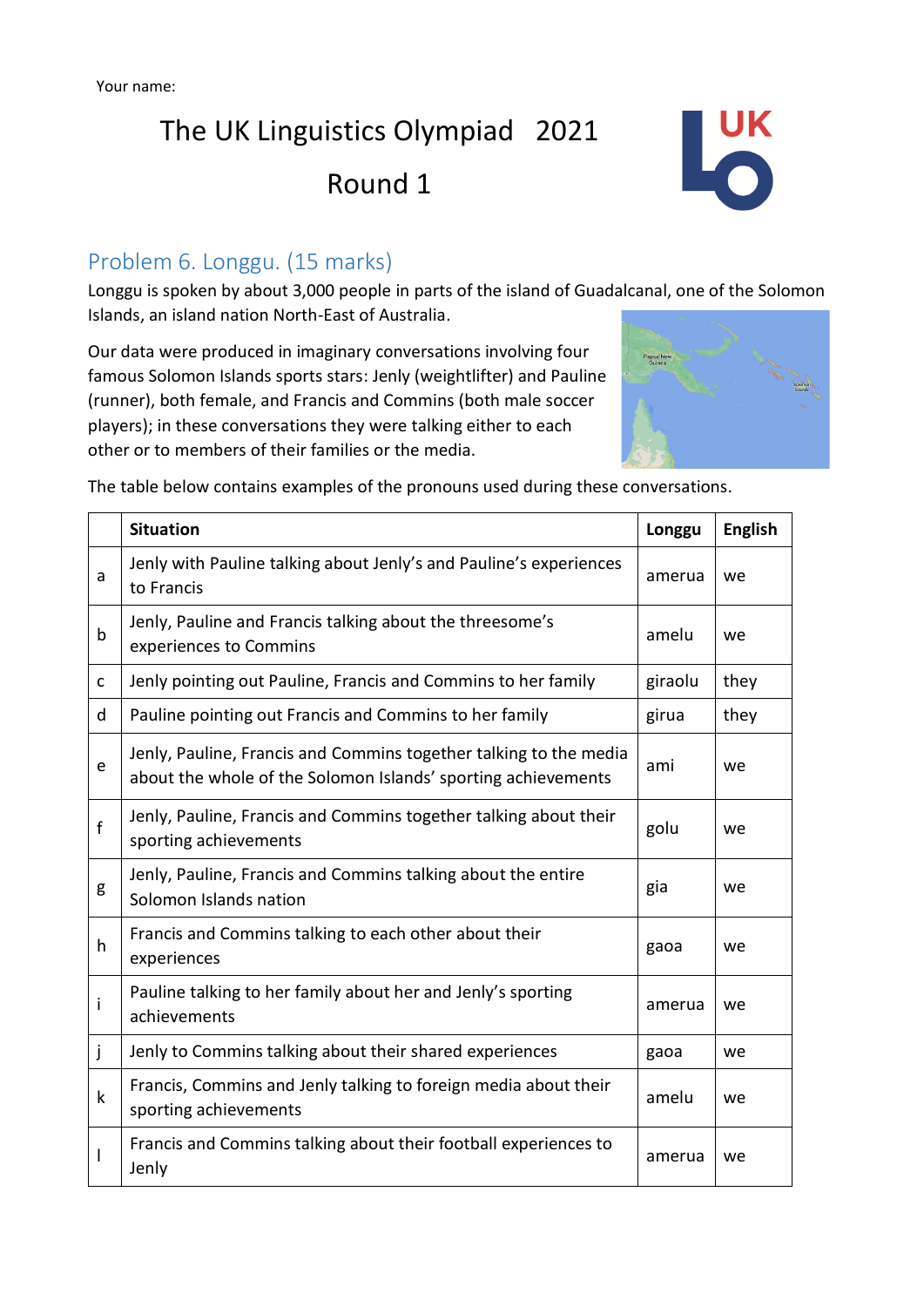## The UK Linguistics Olympiad 2021 Round 1



**Q6.** Give the appropriate Longgu pronoun for each of the following situations.

- For situations 1-4, you must choose one of these: *amolu, amu, amurua*.
- For situation 5, you must choose one of these: *girua, giraolu, gira*

|                | Situation:                                                                                        | <b>English</b><br>pronoun | Longgu |
|----------------|---------------------------------------------------------------------------------------------------|---------------------------|--------|
| 1              | A child is talking to its parents                                                                 | you                       |        |
| $\overline{2}$ | A child is talking to its parents and its brother                                                 | you                       |        |
| 3              | A child is talking to the whole class in school                                                   | you                       |        |
| 4              | A child is talking to its parents and its two sisters                                             | you                       |        |
| 5              | An outsider is discussing the Solomon Islanders who<br>speak Longgu.                              | they                      |        |
| 6              | Someone is reminiscing with their friend about the trip<br>they made together.                    | we                        |        |
| $\overline{7}$ | Someone is reminiscing with two classmates about a<br>school trip they all went on together.      | we                        |        |
| 8              | Someone is telling an out-of-town friend about the<br>people in the speaker's hometown.           | we                        |        |
| 9              | Someone is talking to their neighbour about the people<br>in their hometown.                      | we                        |        |
| 10             | Someone is telling their friend about a trip the speaker<br>made with the speaker's two sisters.  | we                        |        |
| 11             | Someone is telling their friend about a trip the speaker<br>made with the speaker's only brother. | we                        |        |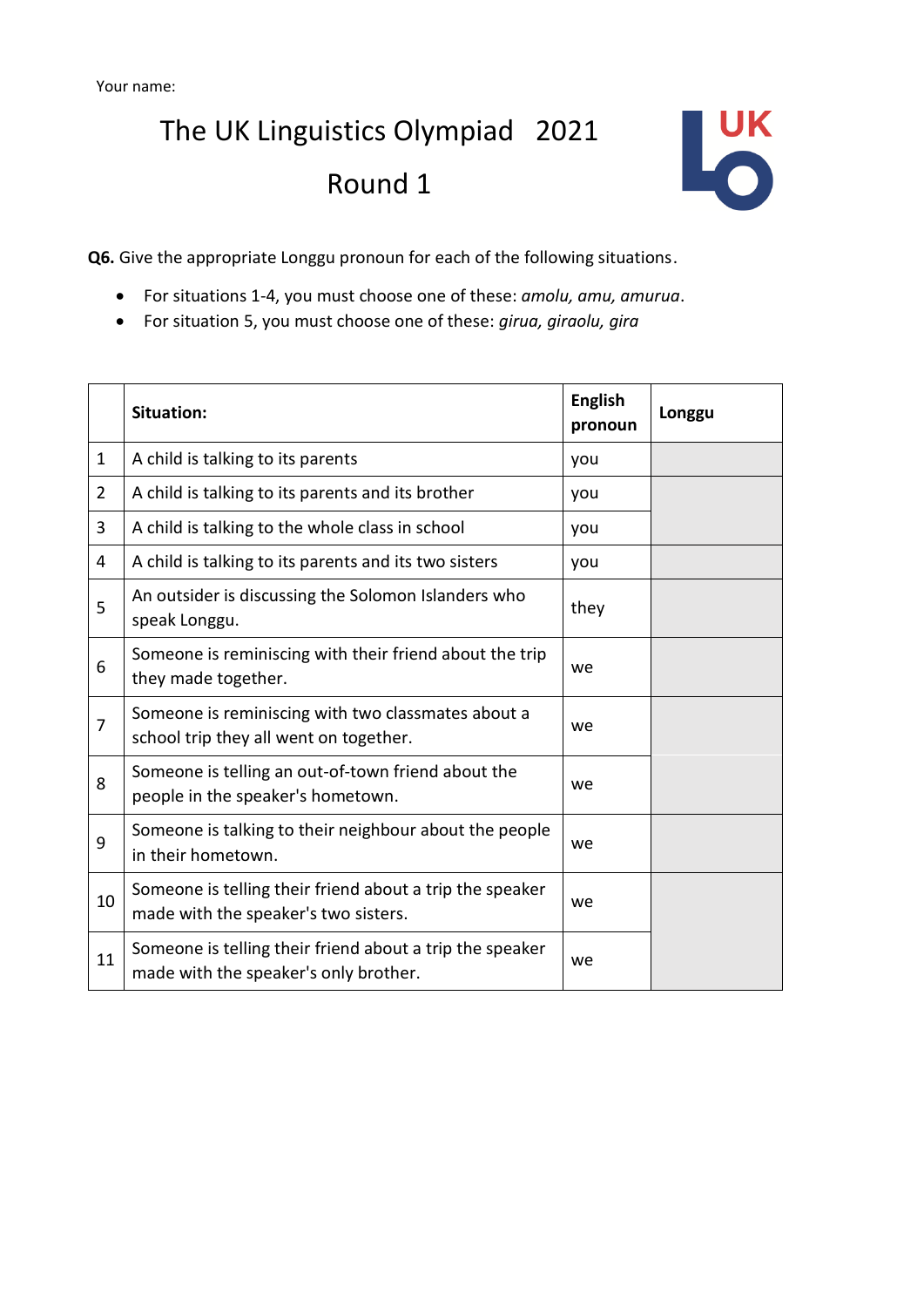The UK Linguistics Olympiad 2021

## Round 1



### Solution and marking.

Scoring: (max 11)

• 1 point for each correct answer. (max 11)

#### **Q.6.**

|                | <b>Situation:</b>                                                                                 | <b>English</b><br>pronoun | Longgu |
|----------------|---------------------------------------------------------------------------------------------------|---------------------------|--------|
| 1              | A child is talking to its parents                                                                 | you                       | amurua |
| $\overline{2}$ | A child is talking to its parents and its brother                                                 | you                       | amolu  |
| 3              | A child is talking to the whole class in school                                                   | you                       | amu    |
| 4              | A child is talking to its parents and its two sisters                                             | you                       | amolu  |
| 5              | An outsider is discussing the Solomon Islanders who<br>speak Longgu.                              | they                      | gira   |
| 6              | Someone is reminiscing with their friend about the trip<br>they made together.                    | we                        | gaoa   |
| $\overline{7}$ | Someone is reminiscing with two classmates about a<br>school trip they all went on together.      | we                        | golu   |
| 8              | Someone is telling an out-of-town friend about the<br>people in the speaker's hometown.           | we                        | ami    |
| 9              | Someone is talking to their neighbour about the people<br>in their hometown.                      | we                        | gia    |
| 10             | Someone is telling their friend about a trip the speaker<br>made with the speaker's two sisters.  | we                        | amelu  |
| 11             | Someone is telling their friend about a trip the speaker<br>made with the speaker's only brother. | we                        | amerua |